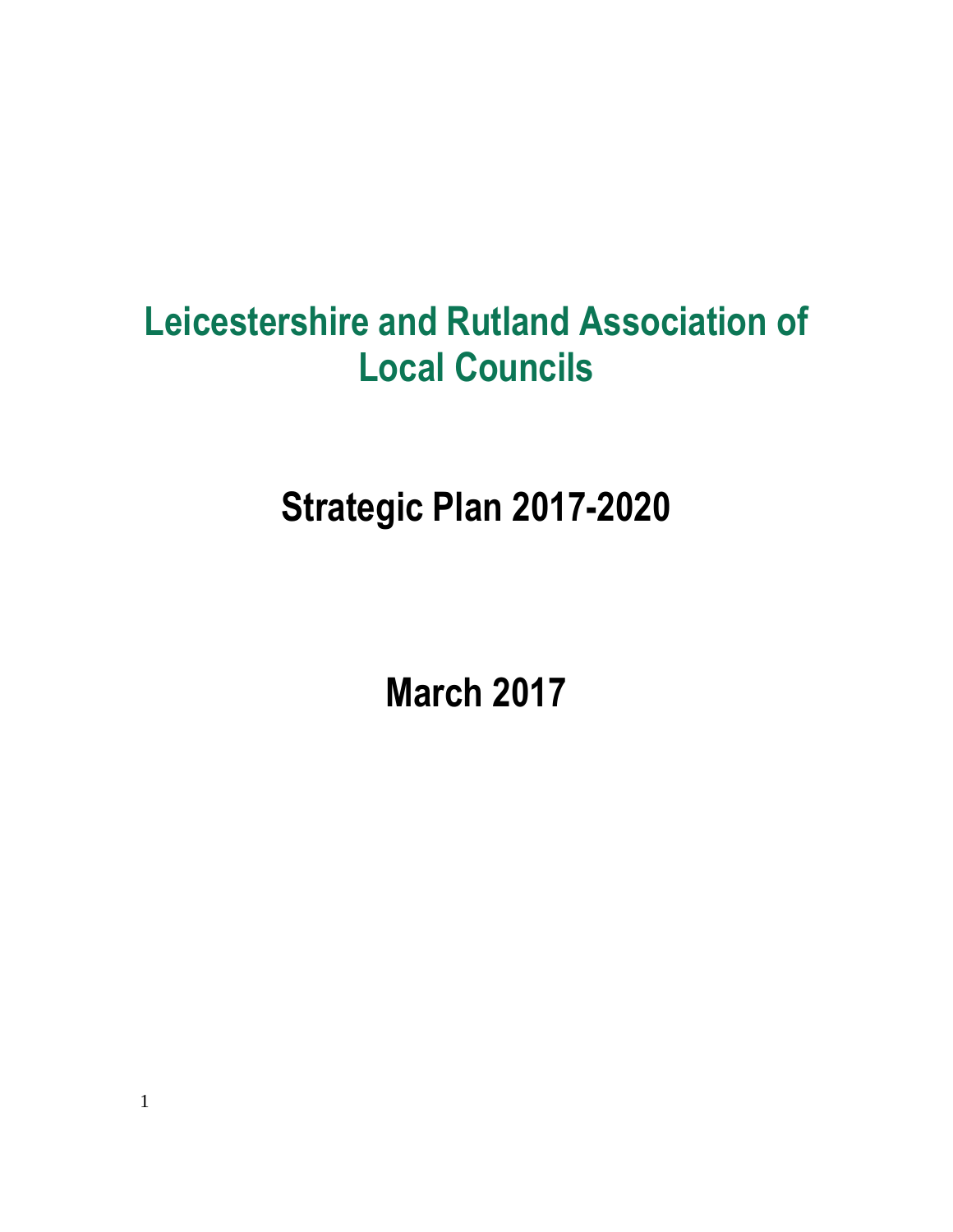## <span id="page-1-0"></span>**Contents**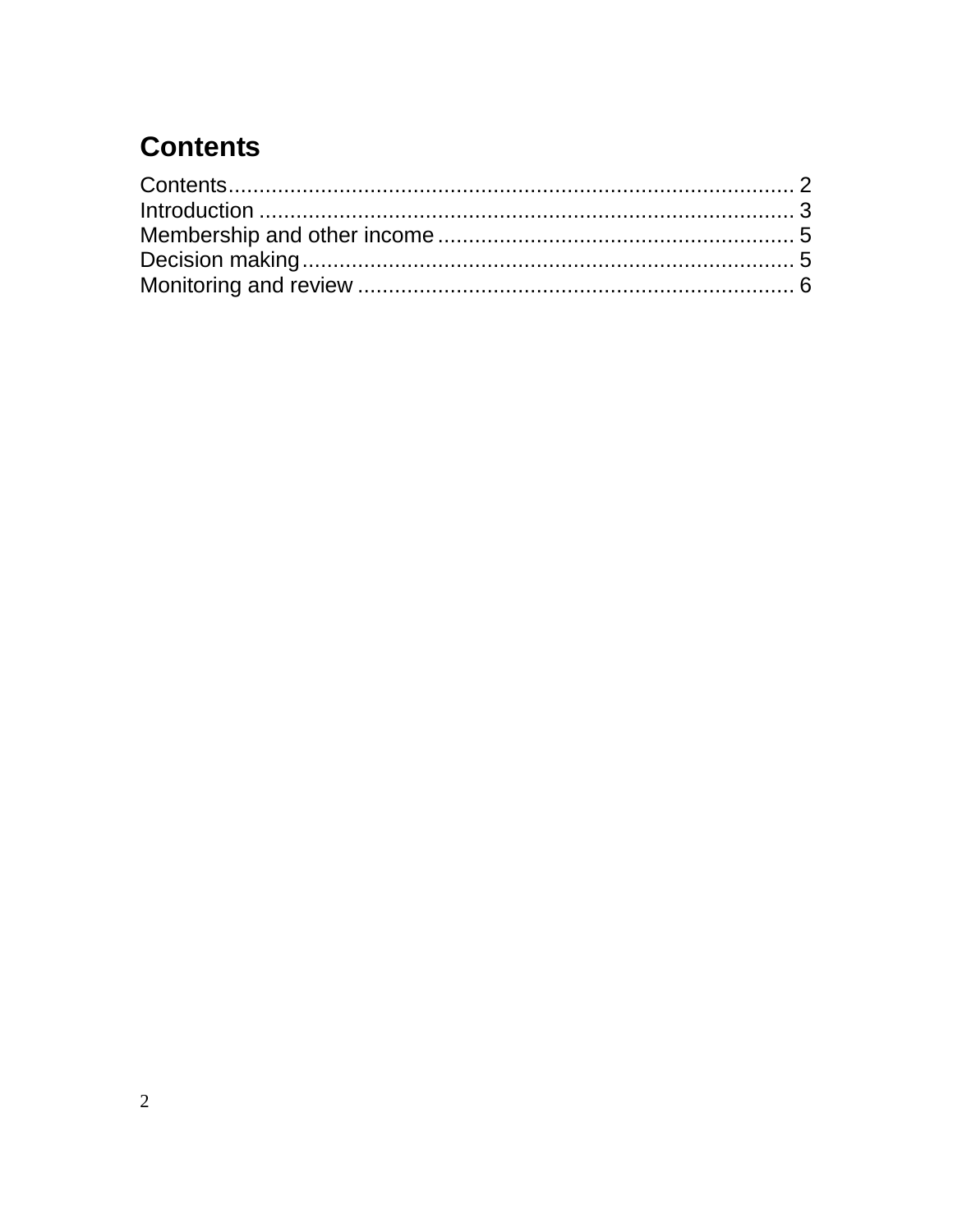### <span id="page-2-0"></span>**Introduction**

Welcome to the second LRALC Strategic Plan. This plan aims to build on the success of the first plan by reinvesting some of the surplus generated in the last few years and being more ambitious by pursuing a growth agenda.

The contents have been directly led by the input of member councils, councillors, clerks, and the LRALC Executive Committee members.

Stages in its development include:

- The 2016 Member Satisfaction Survey
- LRALC Executive Committee Strategic Planning Day summer 2016.
- LRALC Executive Committee Strategic Planning meeting November 2016.
- Initial consultation with member councils December 2016.
- Chairman and Vice-Chairman agree final draft for presentation to Executive January 2017.
- Consideration and initial approval by the LRALC Executive in January 2017.
- Full Consultation with member councils January 2017.
- Final approval and adoption by the LRALC Executive in March 2017.

The plan has been heavily informed by the 2016 LRALC Membership Survey, the results of which have helped identify the priorities and actions contained within this document. The survey response rate was roughly 38% (of member councils submitting a response) providing a sound opinion base upon which to identify our future direction and priorities. The plan also draws upon training feedback, requests/feedback from member councils, and other evidence and data.

The role played by County Associations (CALCs) is continuing to grow in importance with the continuing evolution of the localism agenda and the devolution of services and new powers to local councils. In addition, the government has already made a number of major changes to other systems that impact on local councils in this country (e.g. planning) and this is set to continue with further changes on the horizon.

We strongly believe that LRALC has a key role to play in raising standards within the sector. We have built a strong reputation for supporting local councils in being compliant with the requirements placed on them, and the delivery of national, county, and local objectives (either directly or through supporting member councils) which are of importance to local councils. Local Councils must be in a position where they are fit for purpose, resilient, and sustainable, and this plan aims to help our member councils achieve this. We believe that nonmembership of LRALC puts councils at risk and disadvantage in these respects.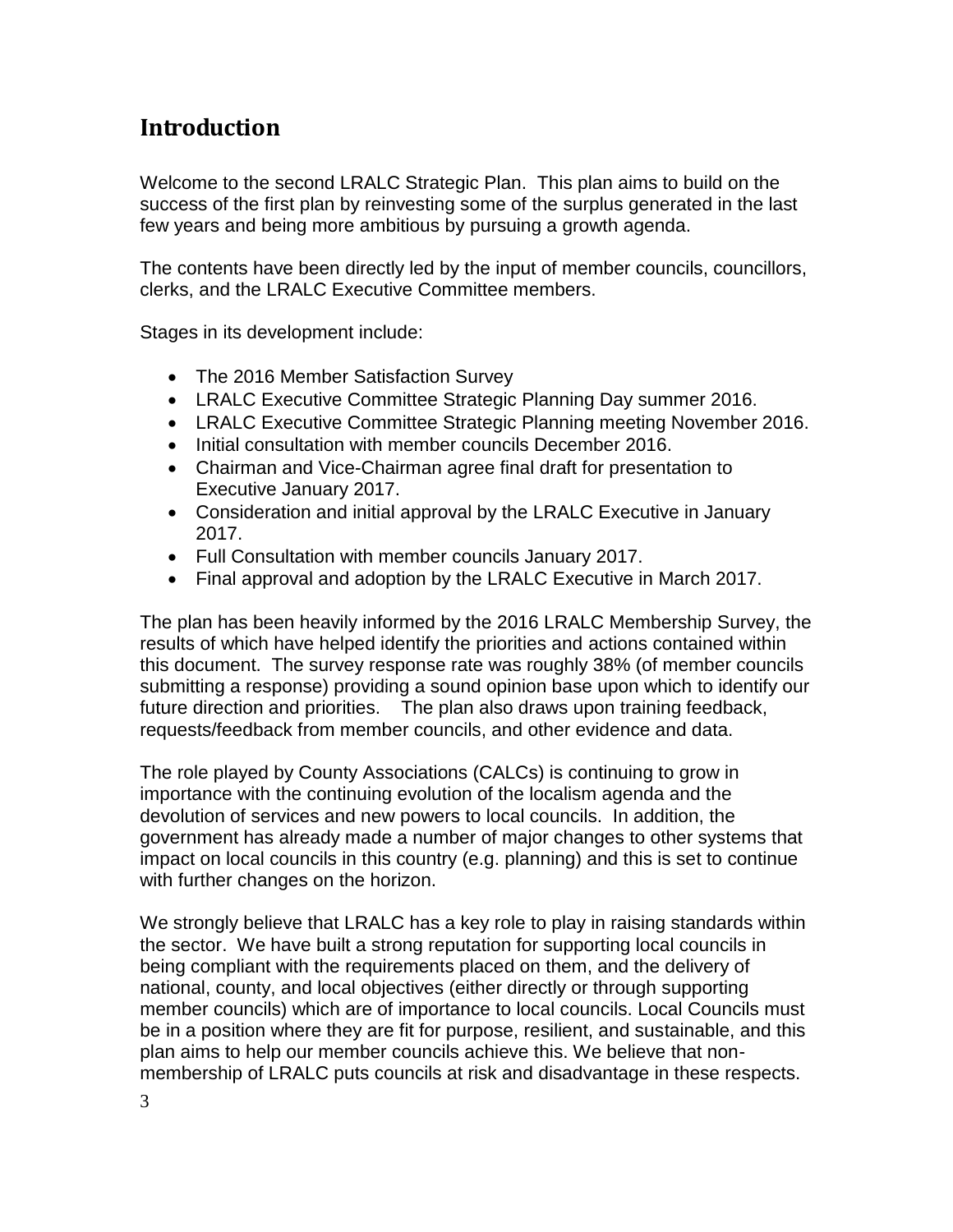The importance of effective CALCs was recognised in Government research carried out into the features and characteristics of successful CALCs<sup>1</sup> to identify what makes a successful County Association and develop models of and recommendations about good practice. The characteristics identified were:

- 1. Funding
- 2. Staff
- 3. Services
- 4. Leadership
- 5. Partnerships

This plan broadly uses the above key characteristics to provide "themes" within which to set LRALC's priorities and actions. For the full report see here: <http://www.leicestershireandrutlandalc.gov.uk/uploads/calc-report-june-07.pdf>

There are 38 County Associations of Local Councils (CALCs) in England, all of which are independent and autonomous organisations supporting their member councils, and LRALC is no different, though wishes to work towards being an exemplar of excellent and innovative practice in the sector locally and nationally.

All LRALC member councils are automatically members of the National Association of Local Councils (NALC), with whom LRALC fosters a close and effective relationship. LRALC also nominates one of its Executive Committee members to sit on NALC National Council to help set NALC policy. However, LRALC is an autonomous separately constituted body and as such sets its own policy and direction of travel, which in turn should be reflected in how the LRALC representative on NALC National Council votes.

The LRALC constitution (last updated in November 2015) details the democratic and decision making structures for LRALC. A full review of the democratic structures and organisational status is included in this plan.

This Strategic Plan takes into account the objectives in the NALC Strategic Plan, though does not necessarily reflect them as a result of the Association's autonomy.

LRALC has used of some of its reserves to supplement income sources in order to sustain growth during the first part of this plan's lifespan so as to achieve its objectives. Existing staffing resources are already utilised to near full capacity. The Association is in a healthy financial position with prudent reserves, however we recognise that this strategy should only be adopted for a short period of time (e.g. 1-2 years) as LRALC should maintain a level of reserves which is prudent

 $\overline{a}$ 

<sup>&</sup>lt;sup>1</sup> The Features and Characteristics of Successful County Associations of Local Councils – Commission for Rural Communities July 2007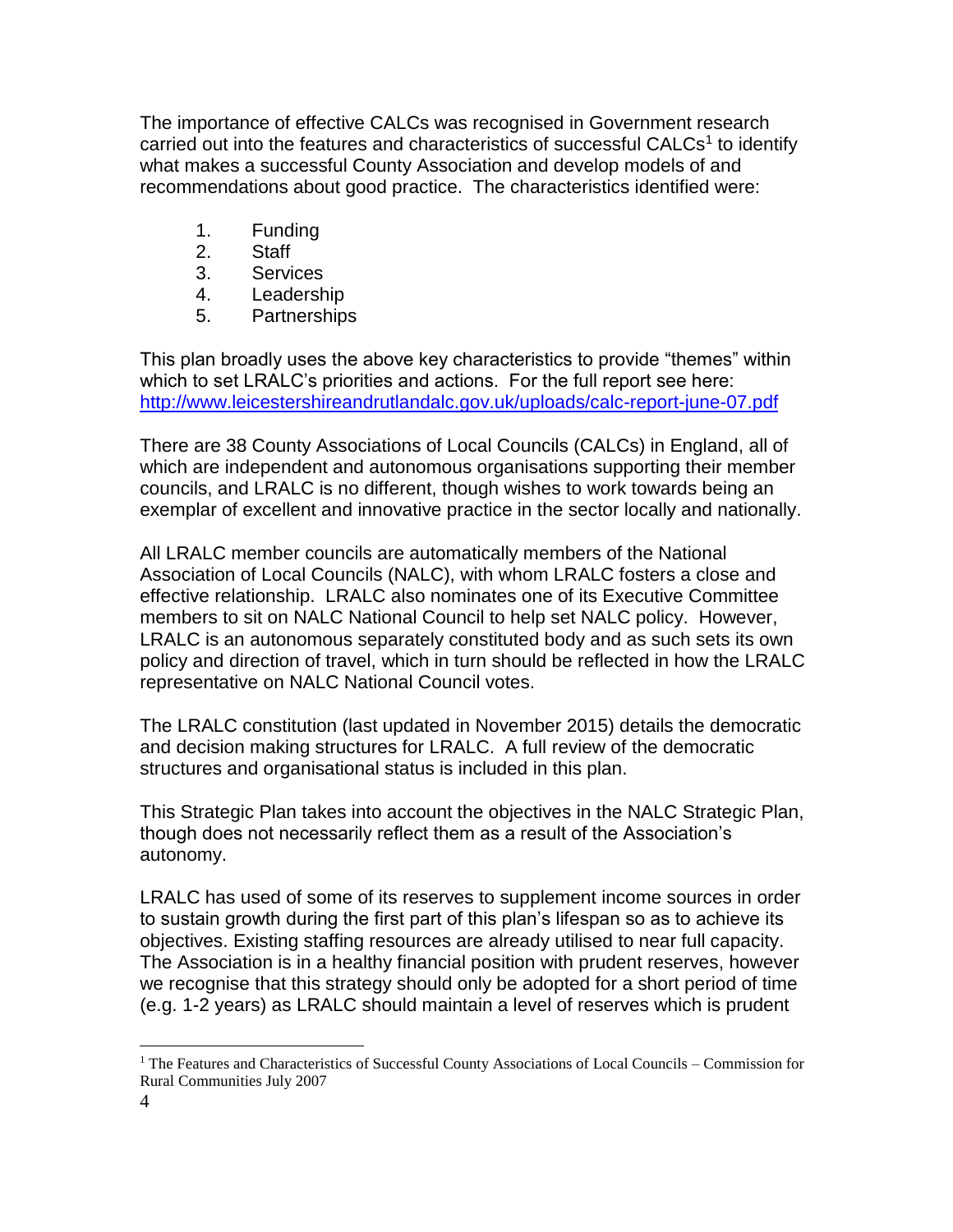and which provides cover for contingencies. Included in the plan is the creation of a Medium Term Financial Plan which will outline a clear strategy in this area.

#### <span id="page-4-0"></span>**Membership and other income**

Despite membership levels being relatively high (c. 93% of councils in membership) there is still benefit in allocating resources towards encouraging the decreasing number of non-member councils to join. LRALC membership fees have not increased substantially in recent years (1% in 2013-14) and in some years not at all.

LRALC membership figures for 2013/14, 2014/15 and 2015/16 are detailed below:

| Period of  | Membership   | <b>Members</b> | <b>Members</b> | Membership   | <b>LRALC</b>  |
|------------|--------------|----------------|----------------|--------------|---------------|
| membership | total at end | lost           | gained         | total at the | Membership    |
|            | of previous  | during the     | during the     | end of the   | subscriptions |
|            | year         | year           | year           | year         | received      |
|            |              |                |                |              |               |
| 2013/14    | 174          | 0              | 4              | 178          | £40,122.34    |
|            |              |                |                |              |               |
| 2014/15    | 178          | 0              | 4              | 182          | £41,938.53    |
|            |              |                |                |              |               |
| 2015/16    | 182          | 0              | 3              | 185          | £42,718.87    |

Unfortunately increases in the NALC element of membership fees is outside of our direct control (other than through our vote at National Council) and this does pose a risk to LRALC in terms of perceptions of overall "value for money" by members as currently a single payment is made by member councils to LRALC which includes the NALC element. NALC is currently consulting on a new affiliation fees model following a review, and this plan contains plans for a similar review of LRALC's fees model.

## <span id="page-4-1"></span>**Decision making**

The Executive Committee is the primary decision making body of LRALC, and between quarterly Executive Committee meetings operational decisions are taken by the Chief Officer, in consultation with the Chairman/Vice-Chairman where appropriate. There is also a separate committee dealing with investments and other delegated financial matters.

This strategic plan is intended to give the Chief Officer flexibility in managing LRALC and its services, and allow strategic decisions to be made in areas identified within the action plan. All actions clearly identify the areas where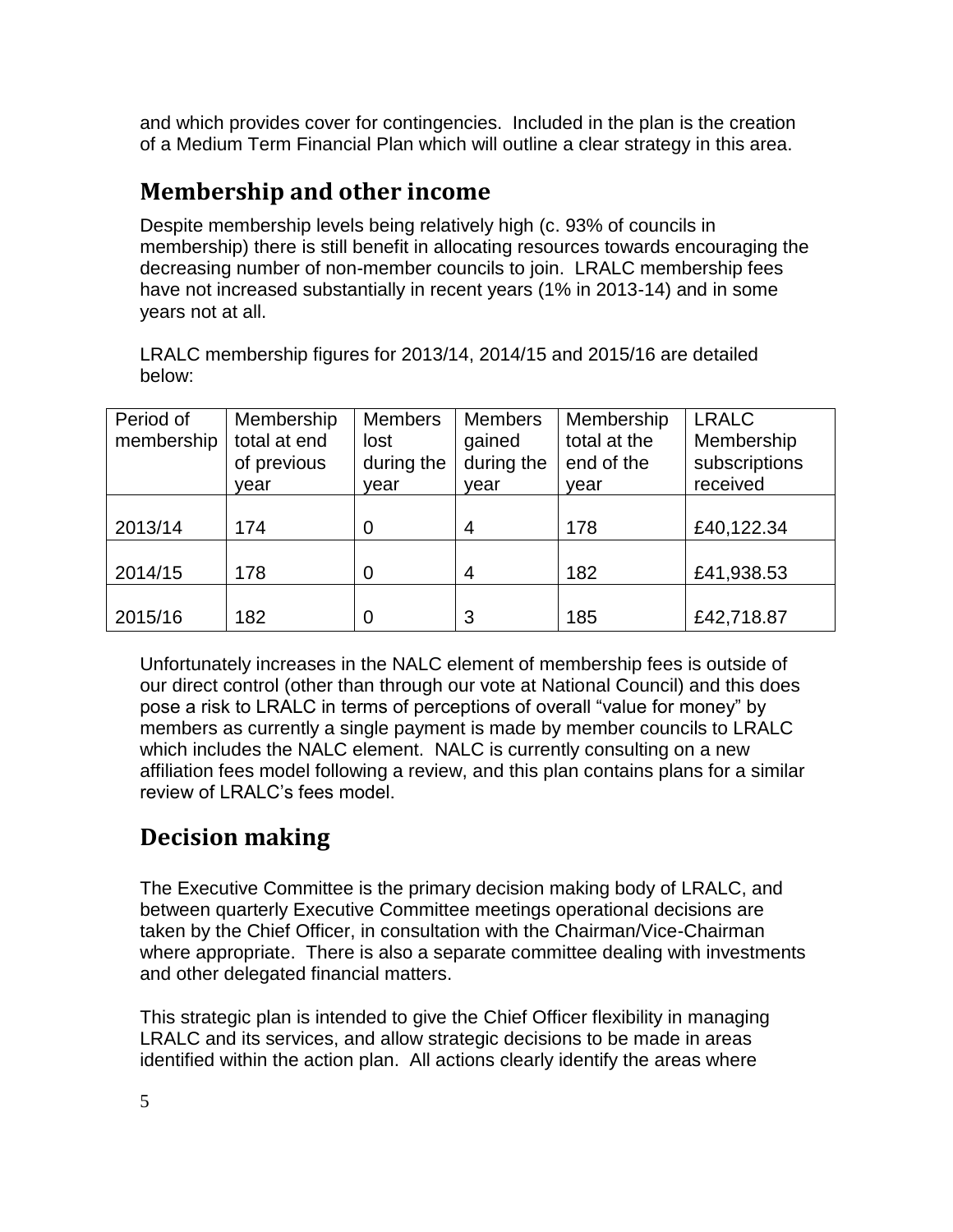Executive Committee decision making has been delegated (and to whom) and areas where it remains with the Executive Committee.

Executive Committee meets 4 times per year at present. However, as the Association grows it may be necessary to revisit the frequency of these meetings, or look at the creation of more committees and/or working groups (see the action plan in this document).

All potential future Executive Committee decisions outlined in this plan will be supported by reports with cost and risk implications highlighted as appropriate to ensure that they are fully informed.

### <span id="page-5-0"></span>**Monitoring and review**

As with any plan, the contents of this document are meaningless unless the actions and targets within it are monitored and reviewed.

The monitoring and review process adopted alongside this strategic plan will be simple and will take the form of quarterly, annual, and end of plan reports to Executive Committee. This will take the following form:

- Quarterly monitoring will be by exception, i.e. where there is lack of scheduled progress/activity against actions within the plan, with any proposed remedial actions.
- Annual monitoring will be in the form of a summary report to Executive against each action within the plan, and any recommended changes, on the anniversary of the plan's adoption.
- End of plan monitoring will take the form of a final report to Executive against the priorities and actions in the plan, which will form the basis for the next strategic plan

Jake Atkinson

Chief Officer

January 2017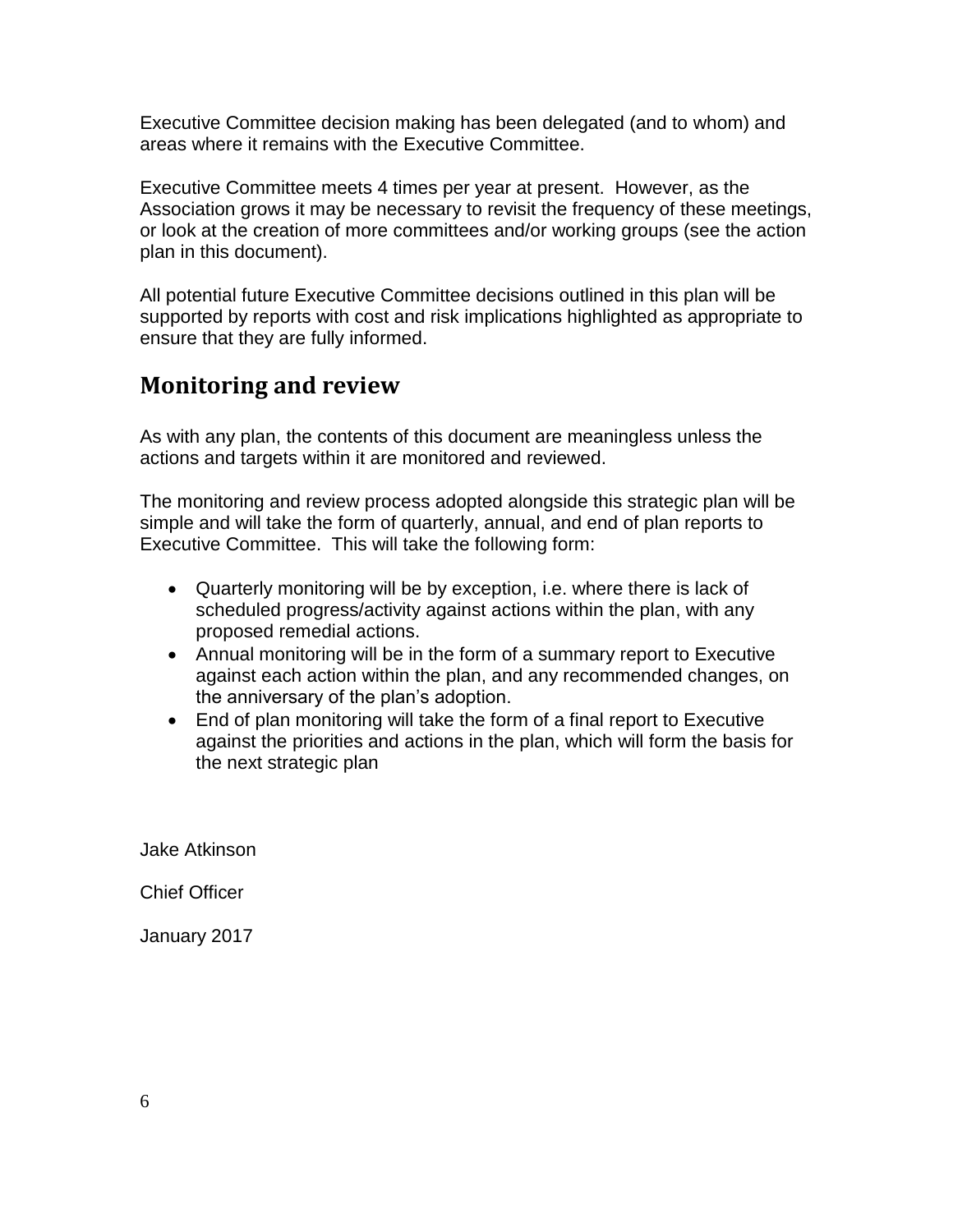## **LRALC Strategic Plan – Themes, Priorities and Actions**

**Vision:** An active, inclusive, and empowered local council tier across Leicestershire and Rutland, working with their communities and partners to improve quality of life in their localities.

**Mission:** To champion and provide support and guidance to member local councils, their staff, and their councillors, for the benefit of those who live and work in their parishes.

**Values:** Support, Educate, Advocate, and Innovate.

#### **Objectives (from LRALC constitution) NB: these are subject to review during YR1 of this plan:**

The aims and objectives of the Association are to take all necessary and reasonable steps in the interests of its member councils. These include, but are not restricted to:

- providing advice, training and development to member councils to assist them in the proper performance of their functions and duties
- protecting and promoting the rights and interests of member councils
- representing the common interests of member councils at local, county, regional and national level
- encouraging and supporting the parishing of non-parished areas in the Association's area

#### **Strategic Theme – Services**

**Priorities:** 

- **High quality support offer to members (engagement, development and communication);**
- **Embedding business continuity and resilience into service development and delivery;**
	- **High quality training for Cllrs, Officers, and Volunteers in local councils;** 
		- **Member demand led development of services**

| <b>What</b> | <b>OW</b> | <b>Whon</b><br>,,,,,,, | rne<br>ししゃ | . <i>. .</i><br>sutive |
|-------------|-----------|------------------------|------------|------------------------|
|             |           |                        |            |                        |

7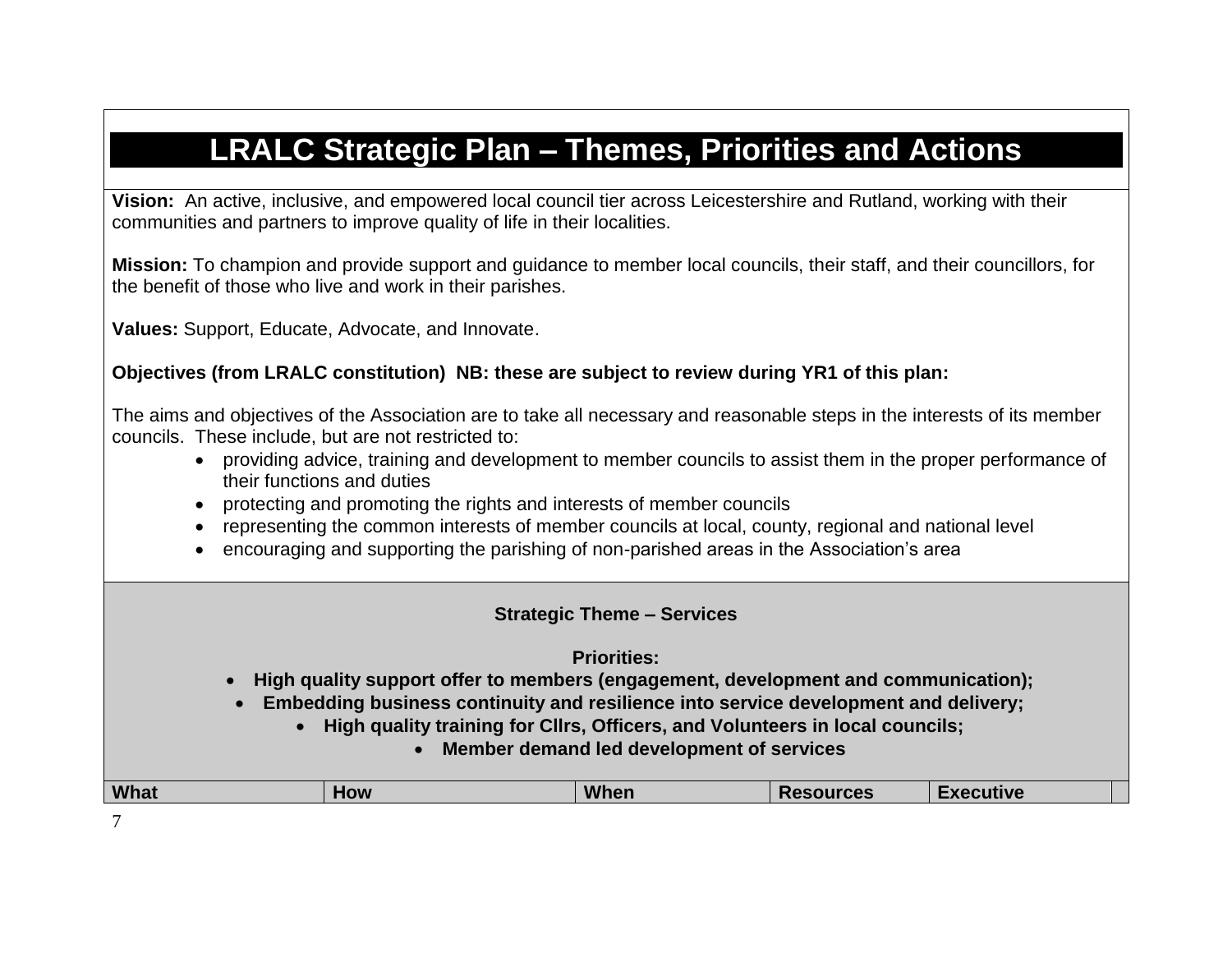|                                                                                                                                                       |                                                                                                                                                                                                                                       |                 |               | <b>Decision?</b> |
|-------------------------------------------------------------------------------------------------------------------------------------------------------|---------------------------------------------------------------------------------------------------------------------------------------------------------------------------------------------------------------------------------------|-----------------|---------------|------------------|
| Adopt a Business<br>Continuity Plan for<br>LRALC.                                                                                                     | Bring forward a draft<br><b>Business Continuity Plan</b><br>and associated Action Plan<br>to be used in the event of a<br>major incident affecting the<br>availability and access to<br>the LRALC office, services,<br>and functions. | March 2018.     | Officer time. | Yes.             |
| Consider the creation of<br>a Councillor Mentoring<br>service to offer support<br>to individual Councillors.                                          | Bring costed and risk<br>assessed proposals for a<br>formal LRALC provided<br>member to member<br>mentoring service to<br><b>Executive Committee for</b><br>consideration.                                                            | September 2017. | Officer time. | Yes.             |
| Consider the creation of<br>an Internal Audit service<br>to offer provider internal<br>auditors to member<br>councils.                                | Bring costed and risk<br>assessed proposals for a<br>formal LRALC provided<br>Internal Audit service to<br><b>Executive Committee for</b><br>consideration.                                                                           | June 2017.      | Officer time. | Yes.             |
| Consider the<br>commissioning of an<br>independent Legal<br>Advice service to offer<br>an additional level of<br>legal support to member<br>councils. | Bring costed and risk<br>assessed proposals for a<br>formal LRALC provided<br>independent Legal Advice<br>service to Executive<br>Committee for<br>consideration.                                                                     | December 2017.  | Officer time. | Yes.             |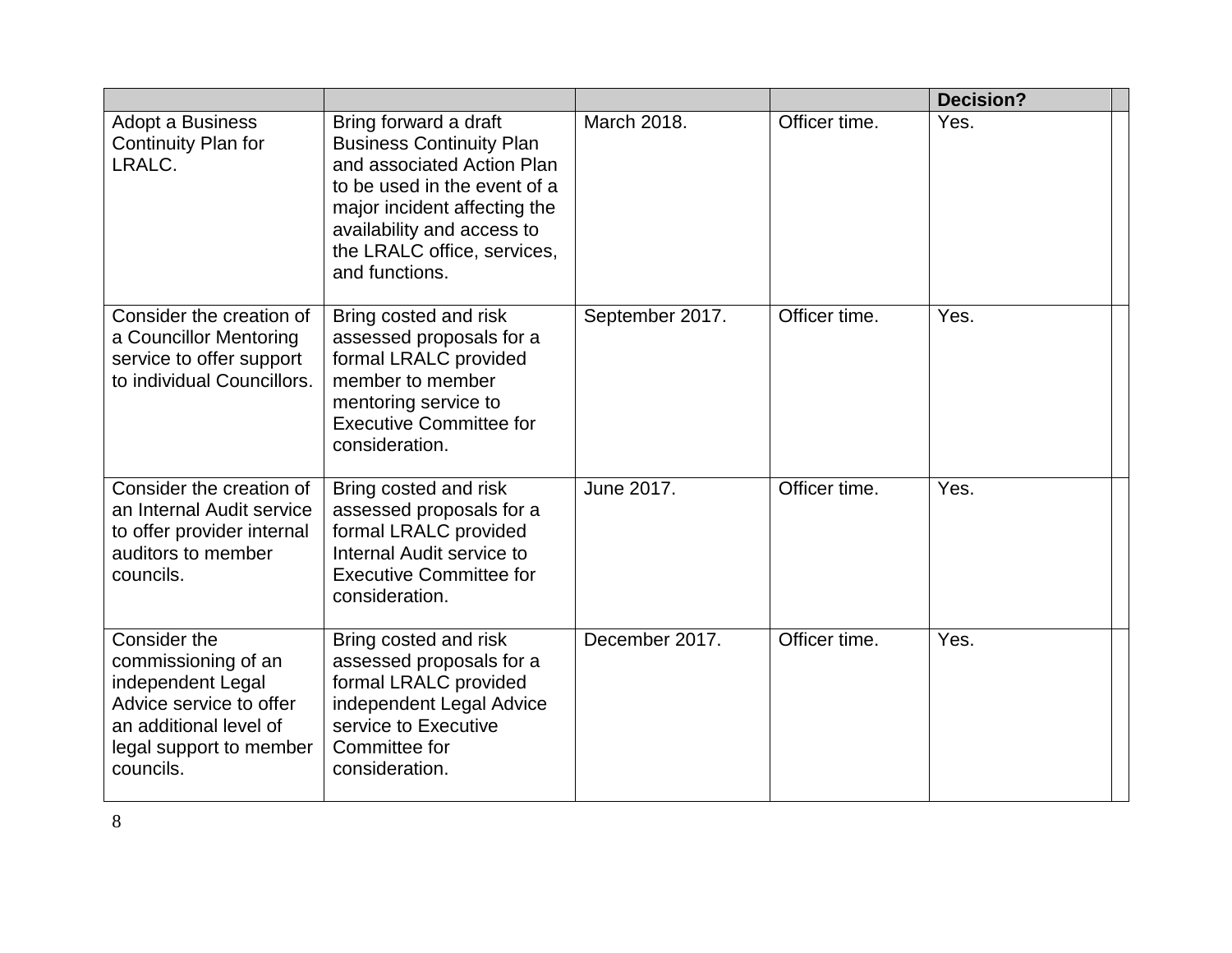| Consider the creation of<br>a Recruitment and<br>Selection support<br>service to offer support<br>to member councils<br>when appointing clerks.              | Bring costed and risk<br>assessed proposals for a<br>formal LRALC provided<br>recruitment and selection<br>support service to Executive<br>Committee for<br>consideration.                                                                                                           | December 2018.                   | Officer time.                                                              | Yes. |
|--------------------------------------------------------------------------------------------------------------------------------------------------------------|--------------------------------------------------------------------------------------------------------------------------------------------------------------------------------------------------------------------------------------------------------------------------------------|----------------------------------|----------------------------------------------------------------------------|------|
| Ensure core training is<br>accessible to all<br>member councils.                                                                                             | Review all core training<br>course costs, including<br>CiLCA and in-house<br>training.                                                                                                                                                                                               | December 2017.                   | Officer time.                                                              | Yes  |
|                                                                                                                                                              | <b>Run Councillor and</b><br>Chairman's training at a<br>range of locations annually<br>to ensure no member<br>council must send<br>delegates further than 15<br>miles to attend these<br>training courses.                                                                          | From 1 <sup>st</sup> April 2017. | Officer time,<br>travel, venue<br>hire (above<br>usual training<br>costs). | No.  |
| Continue to provide<br>rapid access to<br>information and services<br>through the LRALC<br>website and other new<br>technology to provide<br>support 24 X 7. | Aim to upload the following<br>information and resources<br>within 2 working days of<br>them becoming available<br>(unless required otherwise<br>by the LRALC constitution):<br>Important news<br>items.<br><b>LRALC Newsletters.</b><br><b>LRALC Executive</b><br>Committee agendas | Ongoing.                         | Officer time.                                                              | No.  |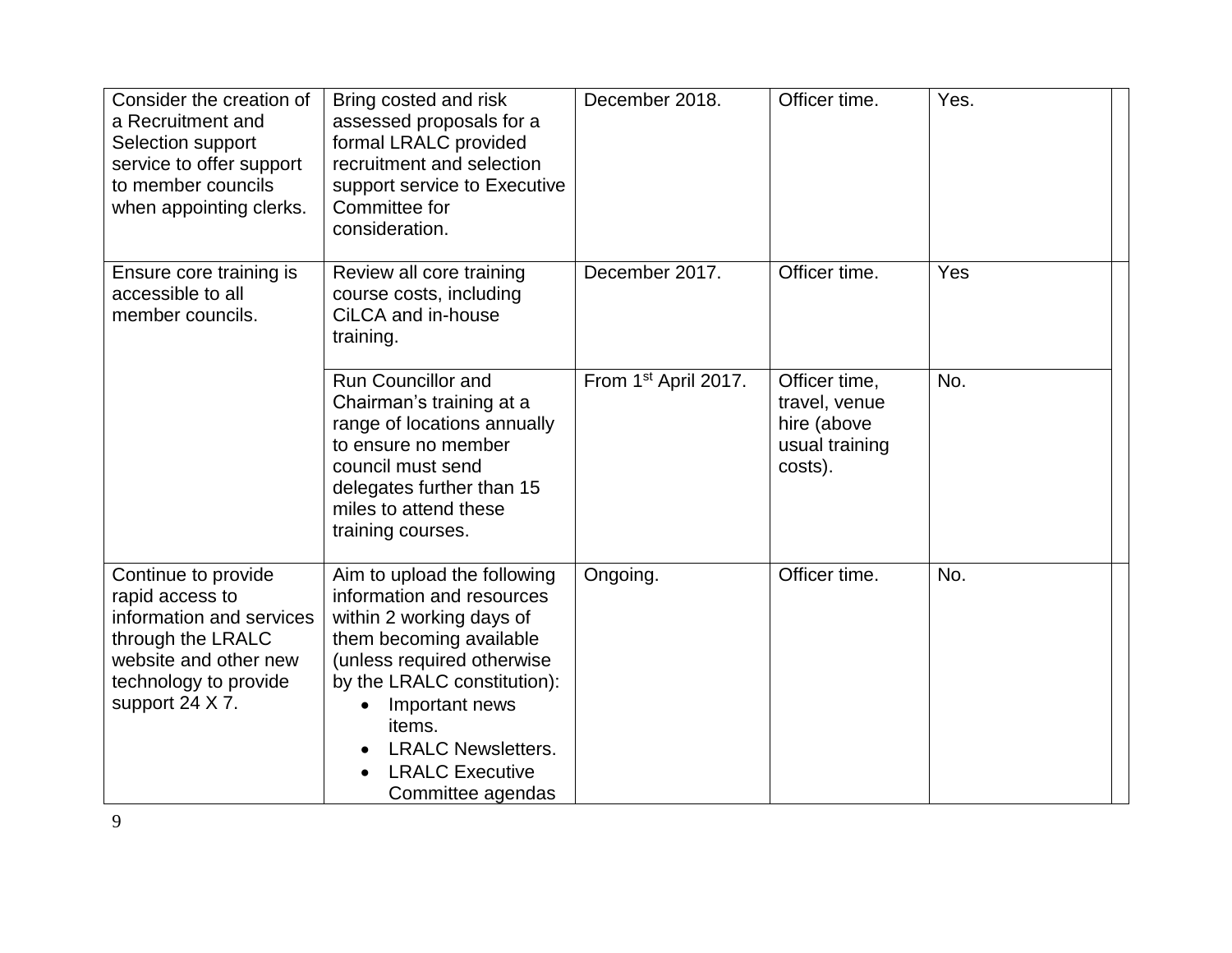|                                            | and minutes.<br><b>LRALC Branch</b><br>Committee agendas<br>and minutes.<br><b>Executive Committee</b><br>membership details.<br><b>Training course</b><br>information.                                |          |               |     |  |
|--------------------------------------------|--------------------------------------------------------------------------------------------------------------------------------------------------------------------------------------------------------|----------|---------------|-----|--|
|                                            | Provide login details to the<br><b>LRALC</b> website to all<br>member councils annually,<br>and to all delegates at core<br>training.                                                                  | Ongoing. | Officer time. | No. |  |
|                                            | Encourage, through a range<br>of channels, member<br>councils and local council<br>councillors to follow the<br><b>LRALC Twitter feed to</b><br>receive news updates as<br>soon as they are available. | Ongoing. | Officer time. | No. |  |
|                                            | Continue to work with NALC<br>to seek to allow direct web<br>access to NALC Legal<br>Topic Notes and other<br>NALC member only<br>resources through the<br>LRALC member only portal.                   | Ongoing. | Officer time. | No. |  |
| Expand the range of<br>high quality 'core' | Develop additional core<br>training courses for                                                                                                                                                        | Ongoing. | Officer time. | No. |  |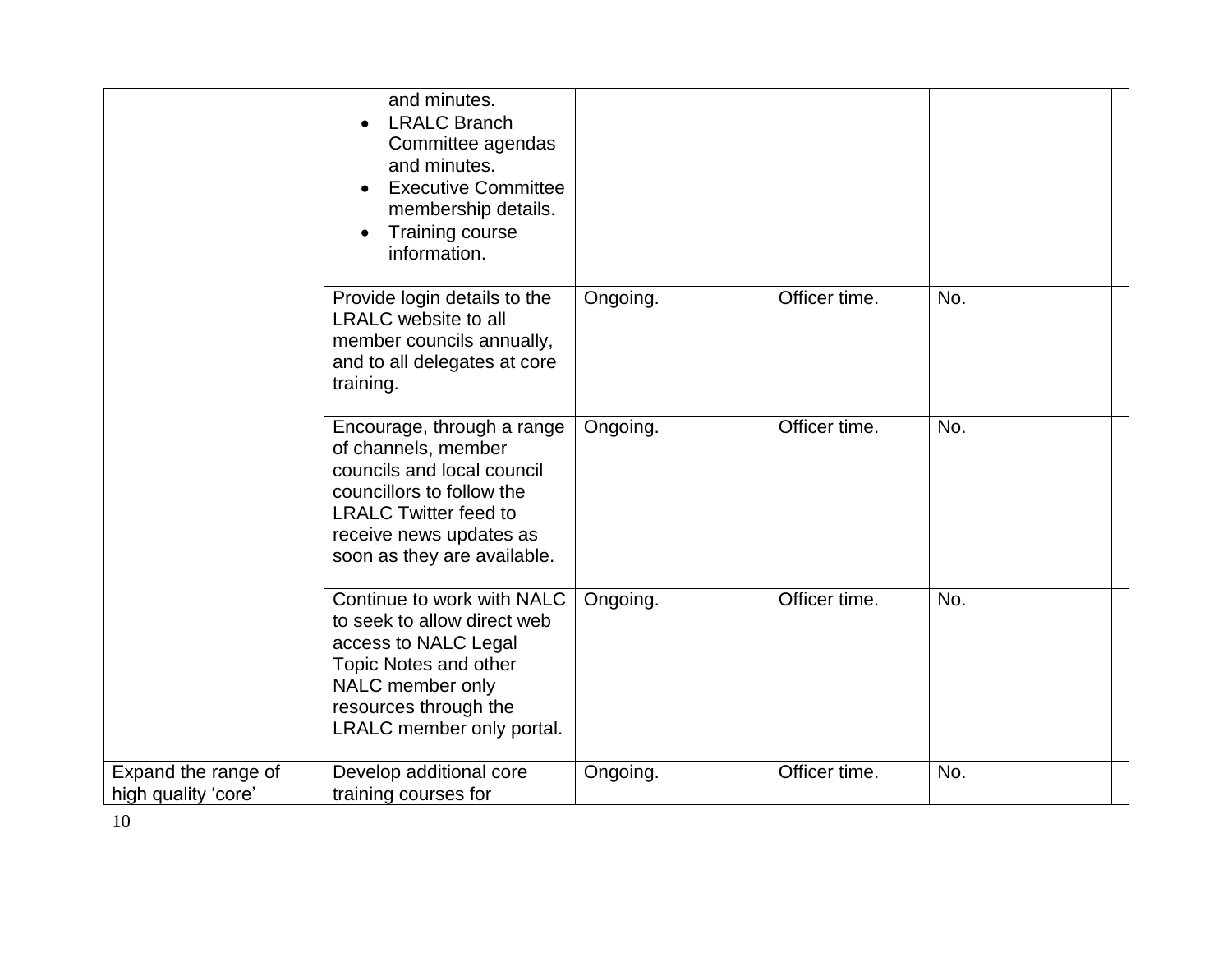| training courses offered<br>in order to raise<br>standards within the<br>sector.                                                                                                                                               | councillors and officers as<br>appropriate referring to<br>course feedback and<br>member satisfaction survey<br>data.                                                                                                                               |          |               |     |  |
|--------------------------------------------------------------------------------------------------------------------------------------------------------------------------------------------------------------------------------|-----------------------------------------------------------------------------------------------------------------------------------------------------------------------------------------------------------------------------------------------------|----------|---------------|-----|--|
| <b>Expand LRALC</b><br>specialist training offer<br>to allow and encourage<br>member councils to<br>meet the majority of<br>their training/continual<br>professional<br>development                                            | Continue to respond to<br>demand and direct requests<br>for continuing and new<br>training courses where<br>commercially viable and in<br>line with the LRALC Mission<br>and Vision.                                                                | Ongoing. | Officer time. | No. |  |
| (CPD) needs for their<br>councillors and staff<br>through LRALC<br>provided training.                                                                                                                                          | Raise awareness of the<br><b>Continuing Professional</b><br>Development (CPD) points<br>offered through attendance<br>at LRALC training courses<br>as part of the CPD Point<br>Scheme provided through<br>the National Training<br>Strategy.        | Ongoing. | Officer time. | No. |  |
| Encourage clerks at<br>member councils, as the<br>most senior member of<br>staff in the council, and<br>other officers to show a<br>commitment to their and<br>the council's continuous<br>development and<br>improvement, and | Promote, through a range of<br>channels, best practice in<br>supporting officer<br>development and the<br>benefits of CPD to member<br>councils, including setting<br>annual training budgets,<br>appraising staff, and<br>creating time for CPD to | Ongoing. | Officer time. | No. |  |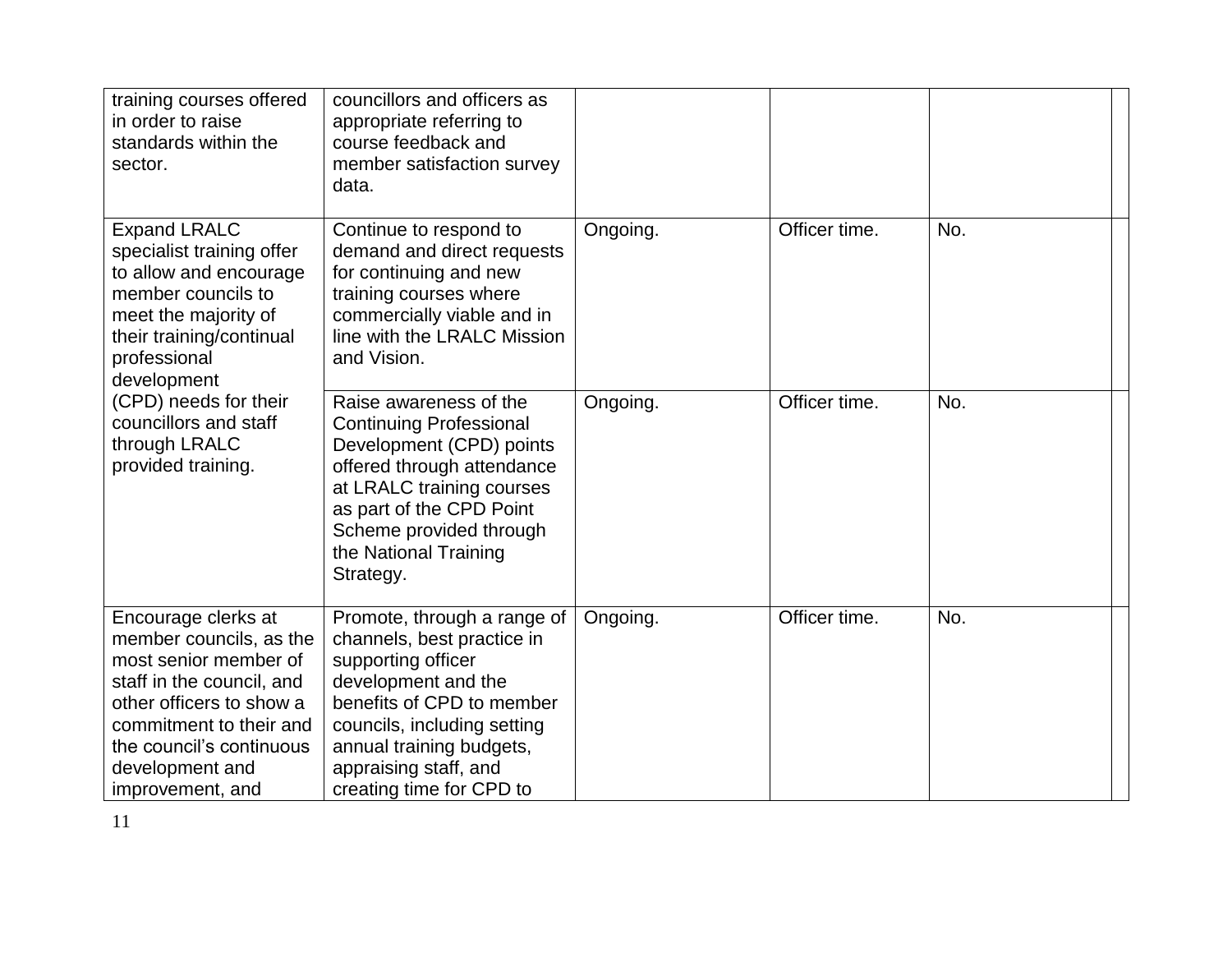| encourage member<br>councils to support this. | take place. |  |  |  |  |
|-----------------------------------------------|-------------|--|--|--|--|
|-----------------------------------------------|-------------|--|--|--|--|

**Strategic Theme – Funding & Finance**

**Priorities:** 

- **High % of Parish Councils in membership;**
- **Membership fees that are equitable, sustainable and meet the strategic needs of the Association;**
	- **Successful applications/negotiations for external and grant funding;**
- **Continue to increase non-membership fee income as a proportion of overall income (move towards selfsufficiency);**
	- **Providing value for money.**

| What?                                                                                                                                       | How?                                                                                          | When?         | <b>Resources</b>                                                                                    | <b>Executive</b><br>Decision?                                                                     |  |
|---------------------------------------------------------------------------------------------------------------------------------------------|-----------------------------------------------------------------------------------------------|---------------|-----------------------------------------------------------------------------------------------------|---------------------------------------------------------------------------------------------------|--|
| Continue to deliver<br>returns on invested<br>LRALC reserves in a<br>sustainable and risk<br>managed way.                                   | Adopt an LRALC Medium<br><b>Term Financial Plan</b><br>containing a reserves<br>policy.       | December 2017 | Officer and<br>Investment<br><b>Trustee</b><br>Committee time.                                      | Yes, following<br>recommendation of<br>draft plan from<br><b>Investment Trustee</b><br>Committee. |  |
| Retaining and aiming to<br>increase local council<br>membership (based on<br>2016/17 membership<br>figure of $185$ ) to $100\%$<br>by 2020. | Regular contact with non-<br>members, including<br>speaking at their meetings<br>as required. | Ongoing.      | Officer and<br>Executive<br>Committee<br>Member time,<br>and<br>administration<br>and travel costs. | No (delegated to<br>Chief Officer).                                                               |  |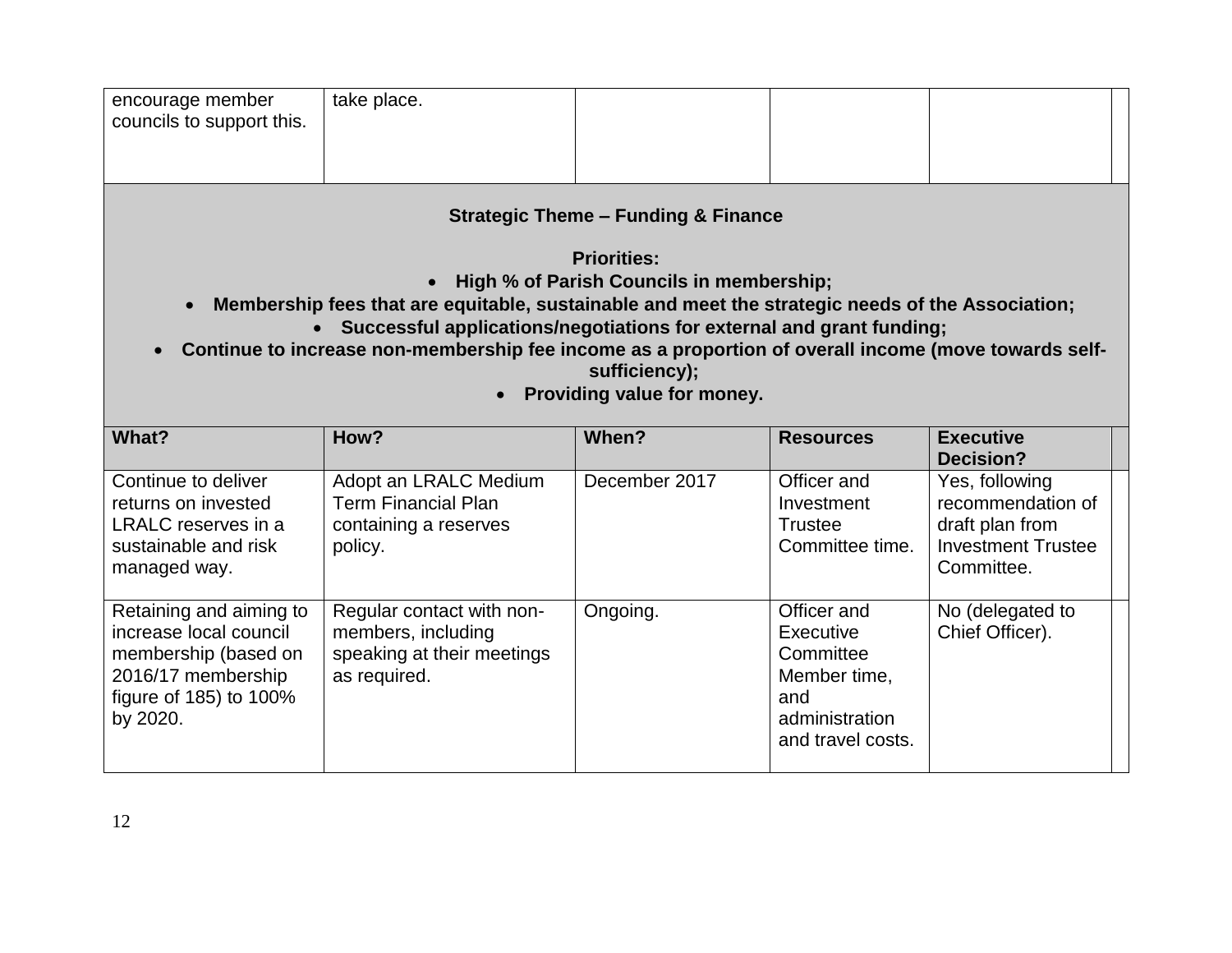|                                                                                                                                                                                                                       | Ongoing support offers (e.g.<br>N'hood Plan support) which<br>are open to non-members<br>through project funded<br>work.                                                                      |                                                                                                                                                | Officer time,<br>administration<br>and travel costs<br>(covered by<br>project funding). | In line with LRALC<br>Financial<br><b>Regulations</b><br>requirements.                                            |  |
|-----------------------------------------------------------------------------------------------------------------------------------------------------------------------------------------------------------------------|-----------------------------------------------------------------------------------------------------------------------------------------------------------------------------------------------|------------------------------------------------------------------------------------------------------------------------------------------------|-----------------------------------------------------------------------------------------|-------------------------------------------------------------------------------------------------------------------|--|
|                                                                                                                                                                                                                       | Introductory membership<br>offers for non-members.                                                                                                                                            | <b>Annually from March</b><br>2017.                                                                                                            | Discounted year<br>1 fee.                                                               | No (delegated to<br>Chief Officer).                                                                               |  |
| <b>Ensuring membership</b><br>fees are equitable and<br>sustainable and,<br>together with other<br>sources of income, meet<br>the strategic growth<br>needs of the<br>Association, including<br>staffing requirements | <b>Evaluation of LRALC</b><br>membership fee structures<br>and costs, including<br>consideration of other<br>models of how fees could<br>be calculated, through an<br>Affiliation Fee Review. | Establish working<br>party of 5 at March<br>2017 Executive<br>Committee,<br>recommendations to<br><b>Executive Committee</b><br>December 2017. | Officer and<br>Executive<br>Committee<br>member time.                                   | Yes.                                                                                                              |  |
| <b>Ensure LRALC is</b><br>providing members with<br>value for money.                                                                                                                                                  | Continue to repeat Member<br>Satisfaction survey and<br>consider action where<br>appropriate.                                                                                                 | <b>Biennial from June</b><br>2018.                                                                                                             | Officer time.                                                                           | Report on the<br>findings of each<br>survey to be<br>presented to<br>Executive<br>Committee for<br>consideration. |  |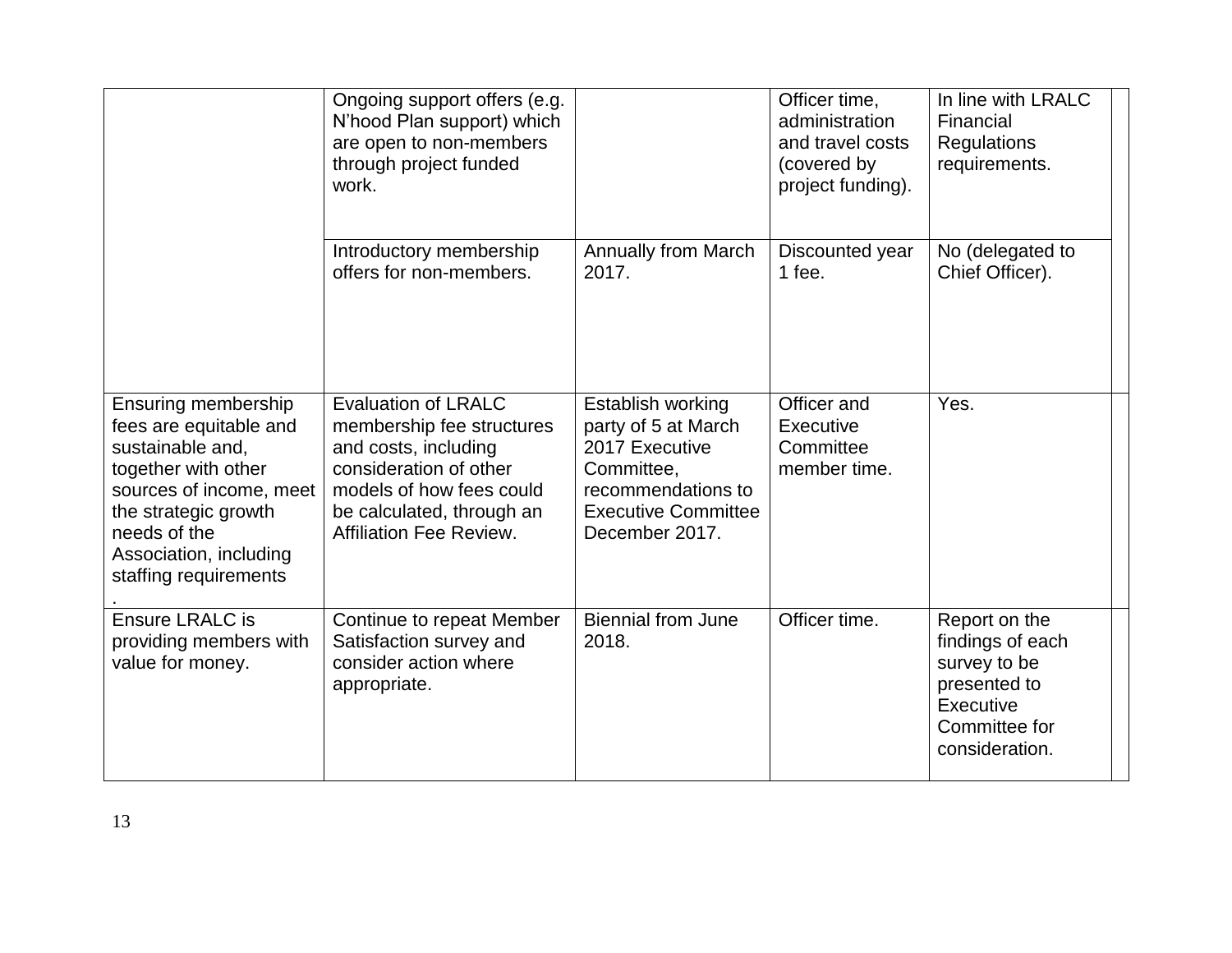|                                                                                            | Delivery and monitoring<br>against 2017-20 Strategic<br>Plan and its targets.                                                                                                                                                  | Quarterly monitoring<br>by exception, annual<br>progress reported in<br>full on anniversary of<br>adoption. | Officer time and<br>other resources<br>required for<br>delivery<br>identified<br>throughout this<br>plan. | Executive to<br>monitor delivery<br>quarterly and<br>annually.                                |  |
|--------------------------------------------------------------------------------------------|--------------------------------------------------------------------------------------------------------------------------------------------------------------------------------------------------------------------------------|-------------------------------------------------------------------------------------------------------------|-----------------------------------------------------------------------------------------------------------|-----------------------------------------------------------------------------------------------|--|
| Consider other fee<br>paying service/support<br>offers not reliant on<br>LRALC membership. | Develop proportion of non-<br>membership fee income<br>through expansion of<br>training, trading,<br>consultancy, pay to use<br>services, and grant/project<br>funding opportunities.                                          | Ongoing.                                                                                                    | Officer time.                                                                                             | Delegated authority<br>to Chief Officer<br>within limits sent in<br>Financial<br>Regulations. |  |
|                                                                                            | Seek, explore, and apply for<br>funding from principal<br>authorities, strategic<br>partnerships, government,<br>and other funding bodies<br>where it compliments<br>LRALC priorities and is on a<br>full cost recovery basis. | Ongoing                                                                                                     | Officer time.                                                                                             | Delegated authority<br>to Chief Officer<br>within limits sent in<br>Financial<br>Regulations. |  |
| Continue to grow<br>training income surplus<br>as a proportion of                          | Review of core training<br>fees.                                                                                                                                                                                               | June 2017.                                                                                                  | Officer time.                                                                                             | Yes.                                                                                          |  |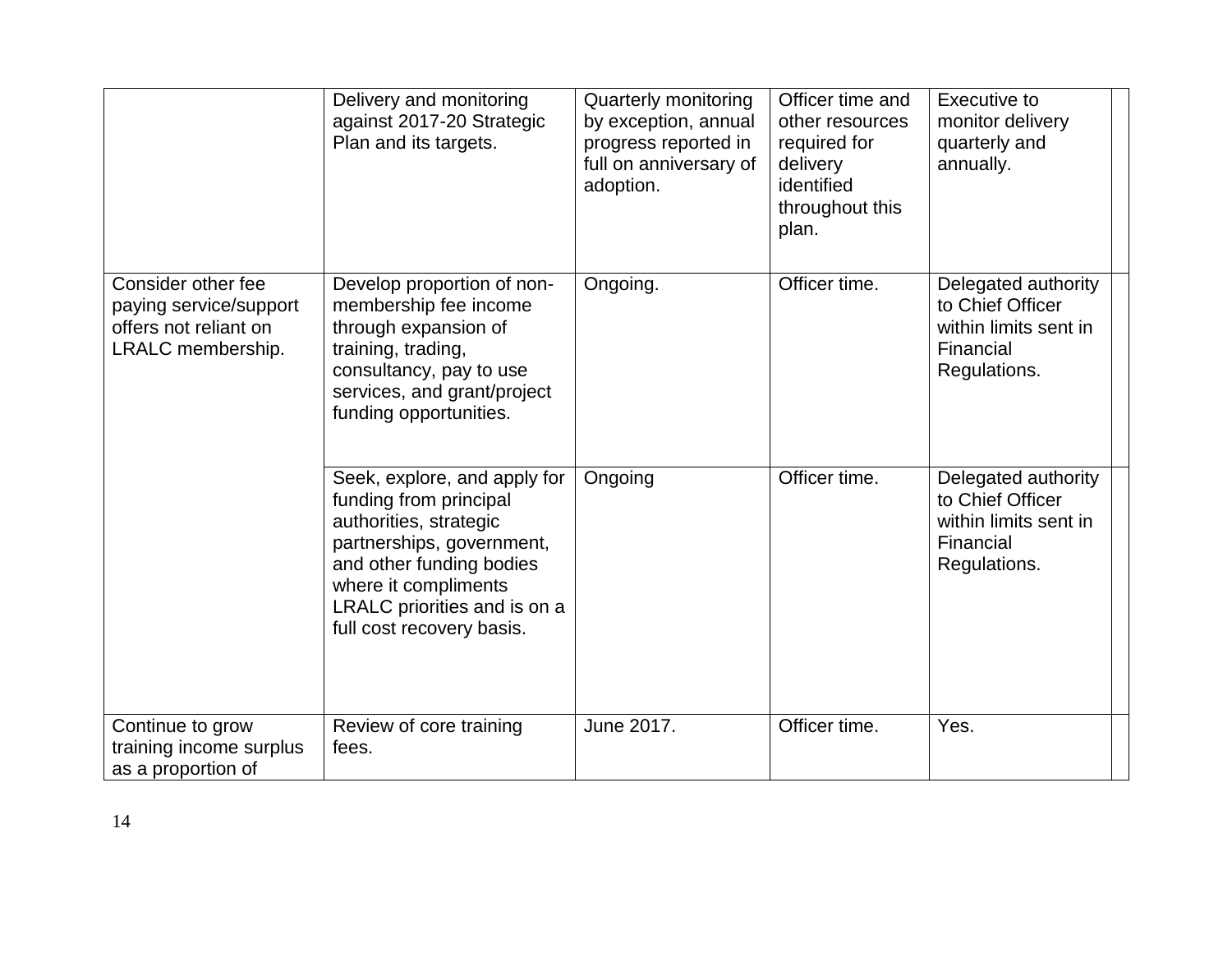| overall surplus.                                                                                                                                                | Set discretionary minimum<br>return of 33% on externally<br>facilitated training courses. | From 1 <sup>st</sup> April 2017. | Officer time (if<br>cancelling<br>courses).                                                     | No. |  |
|-----------------------------------------------------------------------------------------------------------------------------------------------------------------|-------------------------------------------------------------------------------------------|----------------------------------|-------------------------------------------------------------------------------------------------|-----|--|
| Review and revise<br>accounting and<br>budgeting systems to<br>ensure they are fit for<br>purpose and meet the<br>strategic growth needs<br>of the Association. | Joint review alongside<br>review of management<br>reporting systems.                      | September 2017.                  | Officer time,<br>professional<br>fees, and<br>purchase of<br>accounting<br>software<br>package. | Yes |  |

**Strategic Theme – Human Resources/Management**

**Priorities :**

- **Experienced and professional officers equipped to do their job;**
- **Support for ongoing professional development and training for our staff;**
- **Use of competent and experienced trainers and associates to increase delivery capacity;** 
	- **Appropriately resourced officer team to deliver services and priorities;**

| What?                                                                                                                                                            | How?                                                                                                                                                                                         | When?                                                                       | <b>Resources</b>                           | <b>Executive</b><br>Decision?                                                                 |
|------------------------------------------------------------------------------------------------------------------------------------------------------------------|----------------------------------------------------------------------------------------------------------------------------------------------------------------------------------------------|-----------------------------------------------------------------------------|--------------------------------------------|-----------------------------------------------------------------------------------------------|
| Appraise, support and<br>develop LRALC staff to<br>encourage ongoing<br>professional<br>development intended<br>to assist delivery of<br>LRALC's strategic aims. | Support the personal<br>development of individual<br>staff members as<br>appropriate where intended<br>outcomes are in line with<br>their role and the strategic<br>aims of the Association. | Ongoing, through<br>annual appraisal<br>process and<br>individual requests. | Staff training<br>budget, officer<br>time. | Delegated authority<br>to Chief Officer<br>within limits sent in<br>Financial<br>Regulations. |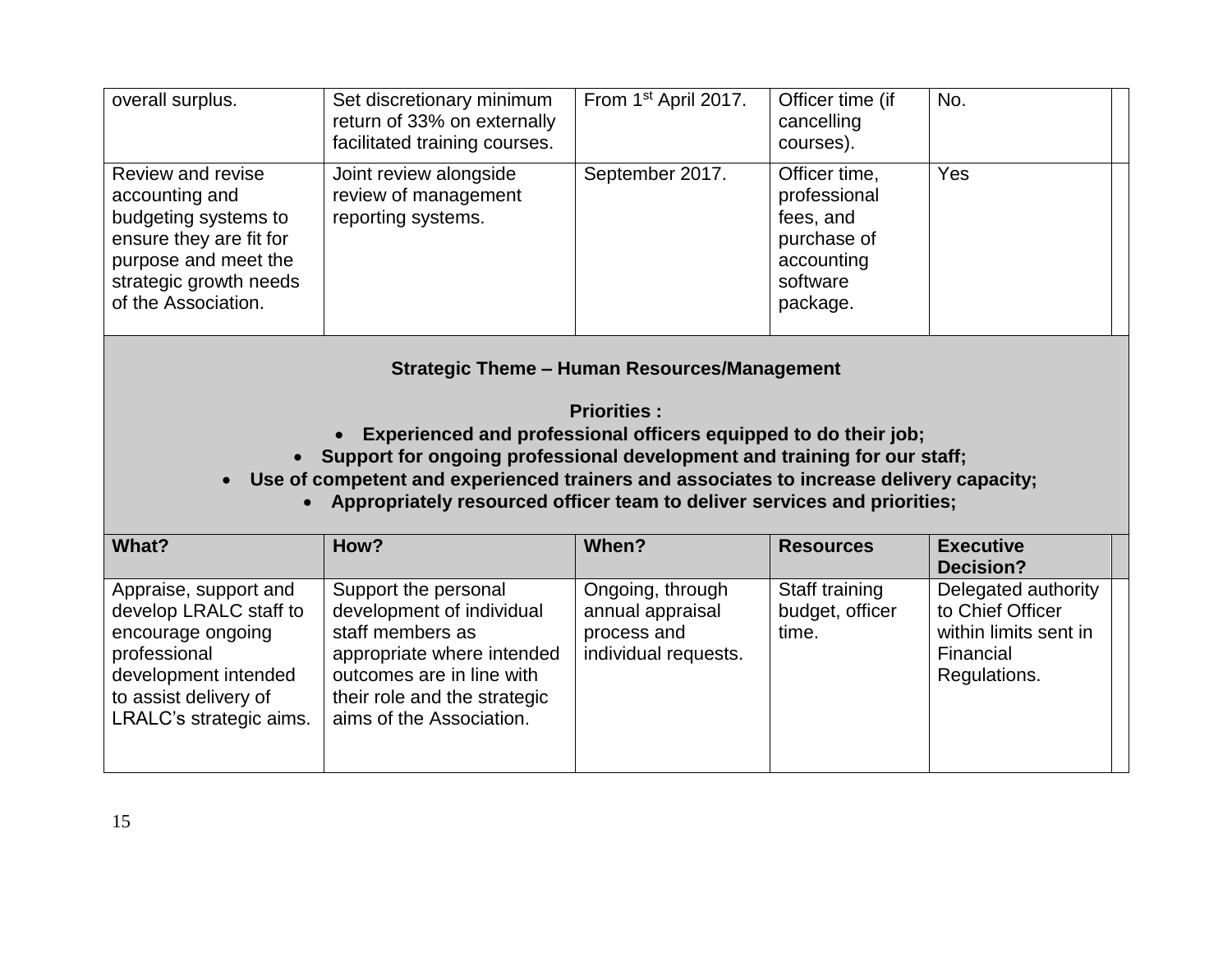|                                                                                                                                                                                                                                            | Develop and implement<br>appraisal system for LRALC<br>staff.                                                                                                                                                      | June 2017.               | Officer time, and<br>Executive<br>Committee<br>member time. | Yes.                                                                                                                                      |  |
|--------------------------------------------------------------------------------------------------------------------------------------------------------------------------------------------------------------------------------------------|--------------------------------------------------------------------------------------------------------------------------------------------------------------------------------------------------------------------|--------------------------|-------------------------------------------------------------|-------------------------------------------------------------------------------------------------------------------------------------------|--|
|                                                                                                                                                                                                                                            | Develop and implement<br><b>LRALC Staff Handbook, to</b><br>include key HR policies and<br>processes.                                                                                                              | March 2018               | Officer time.                                               | Yes.                                                                                                                                      |  |
| Increase LRALC's<br>human resources<br>capacity (through<br>employment and<br>alternative contractual<br>arrangements) to deliver<br>the Association's<br>services and strategic<br>priorities in a flexible<br>and sustainable<br>manner. | <b>Consider the LRALC</b><br>commissioned independent<br>review (and its<br>recommendations) of the<br>Association's organisational<br>staffing structures, roles,<br>and salaries.                                | January - March<br>2017. | Commissioned<br>report and<br>staffing budget.              | Yes.                                                                                                                                      |  |
|                                                                                                                                                                                                                                            | Increase the use of<br>individuals with existing<br>sector relevant skills and<br>knowledge to be engaged<br>to deliver specific LRALC<br>services, training, and<br>projects in order to free up<br>officer time. | Ongoing.                 | Officer time.                                               | Delegated authority<br>to Chief Officer<br>within limits sent in<br>Financial<br>Regulations and<br>agreed<br>budgets/project<br>funding. |  |
| Ensure staff are<br>provided with the                                                                                                                                                                                                      | <b>Review of Association IT</b><br>and communication                                                                                                                                                               | June 2018.               | Officer time, IT<br>budget.                                 | Yes.                                                                                                                                      |  |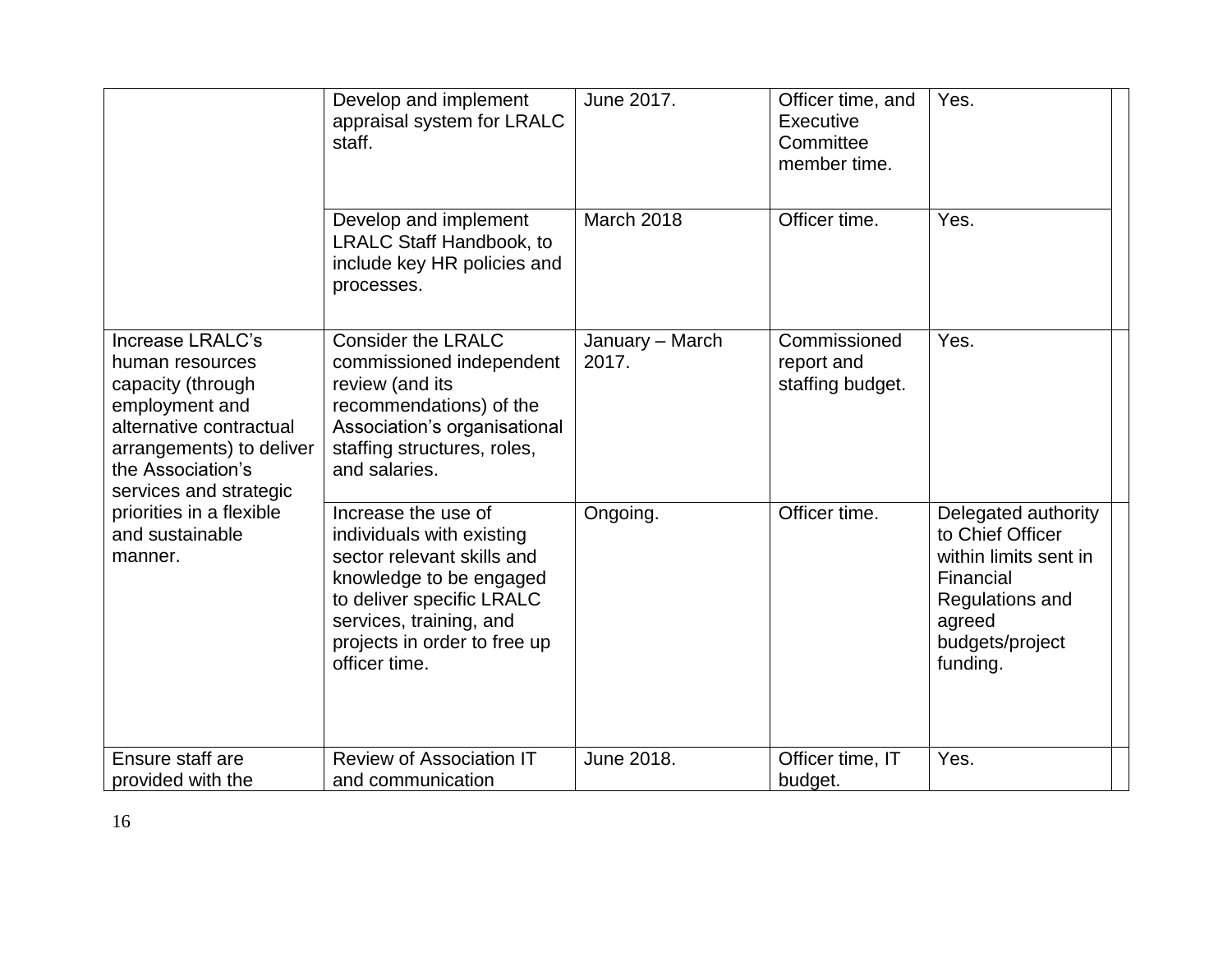| equipment necessary to<br>do their jobs and to use<br>new technologies to<br>best meet the needs of<br>members.                                                                                                                                                                                                                       | hardware needs and<br>renewal/purchase of<br>equipment as appropriate.                                                                                                                                                        |                                                                                               |                                                                |                                      |  |  |
|---------------------------------------------------------------------------------------------------------------------------------------------------------------------------------------------------------------------------------------------------------------------------------------------------------------------------------------|-------------------------------------------------------------------------------------------------------------------------------------------------------------------------------------------------------------------------------|-----------------------------------------------------------------------------------------------|----------------------------------------------------------------|--------------------------------------|--|--|
| Review and revise<br>management reporting<br>systems to ensure they<br>are fit for purpose and<br>meet the strategic<br>growth needs of the<br>Association.                                                                                                                                                                           | Joint review alongside<br>review of accounting and<br>budgeting systems.                                                                                                                                                      | September 2017                                                                                | Officer time.                                                  | Yes.                                 |  |  |
| <b>Strategic Theme - Leadership and Governance</b><br><b>Priorities:</b><br>Positioning of LRALC as an exemplar CALC nationally;<br>Reviewing our governance and democratic structures;<br>• A diverse, skilled, and effective Executive Committee/Board;<br>Strong promotion, advocacy, and campaigning on behalf of local councils; |                                                                                                                                                                                                                               |                                                                                               |                                                                |                                      |  |  |
| <b>What</b>                                                                                                                                                                                                                                                                                                                           | How                                                                                                                                                                                                                           | When                                                                                          | <b>Resources</b>                                               | <b>Executive</b><br><b>Decision?</b> |  |  |
| Undertake a root and<br>branches review of the<br>governance and<br>democratic structures of<br>LRALC, including<br>researching and<br>considering alternative<br>legal structures.                                                                                                                                                   | Taking appropriate officer,<br>legal, and professional<br>advice, and in consultation<br>with the membership and<br>stakeholders, Executive<br>Committee to undertake a<br>comprehensive review and<br>consider and adopt any | Commence formal<br>consideration at<br>January 2017<br><b>Executive Committee</b><br>meeting. | Legal and<br>professional<br>fees, officer and<br>member time, | Yes.                                 |  |  |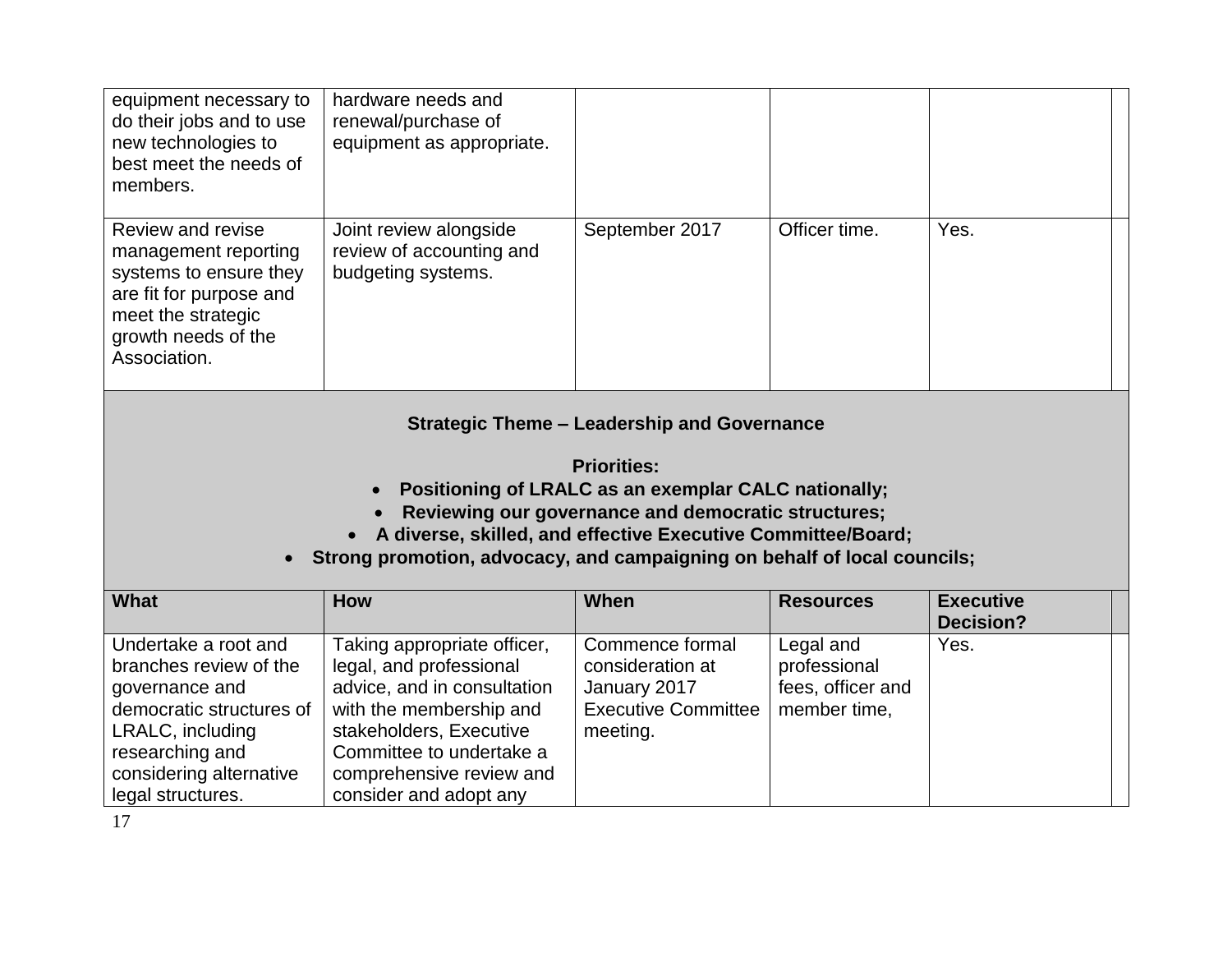|                                                                                                                                                                                  | recommendations as<br>appropriate.                                                                                                                                                                                                                                                                           |                                                    |                                                                    |                                                                               |
|----------------------------------------------------------------------------------------------------------------------------------------------------------------------------------|--------------------------------------------------------------------------------------------------------------------------------------------------------------------------------------------------------------------------------------------------------------------------------------------------------------|----------------------------------------------------|--------------------------------------------------------------------|-------------------------------------------------------------------------------|
| Promote unique nature<br>of LRALC/County<br><b>Associations and NALC</b><br>and provide clarity of<br>purpose to member<br>councils and those<br>involved in their<br>operation. | Develop a range of<br>materials and information<br>for circulation by a variety of<br>channels to local councils,<br>including at least one hard<br>copy mailing direct to the<br>clerk and chairman each<br>year.                                                                                           | Ongoing, first hard<br>copy mailing March<br>2017. | Officer time,<br>postage.                                          | No.                                                                           |
| Continue to support and<br>promote innovation<br>within the sector by<br>playing a lead role in<br>developing new models<br>of service delivery and<br>devolution of services.   | Engage with member<br>councils and a variety of<br>local and national partners<br>and stakeholders in order to<br>develop and promote<br>innovative models of best<br>practice.                                                                                                                              | Ongoing.                                           | Officer time,<br>travel, training<br>budget.                       | No.                                                                           |
| Engage with NALC to<br>ensure that LRALC can<br>help shape the policy<br>and services of the<br>national body for the<br>benefit of member<br>councils.                          | LRALC (and its officers and<br>elected members) to<br>engage with NALC<br>(including its officers and<br>elected members) through<br>attendance at events and<br>conferences, responses to<br>consultations,<br>representation on<br>committees and other<br>meetings, and other<br>channels as appropriate. | Ongoing.                                           | Officer and<br>elected member<br>time, travel,<br>training budget. | No, other than<br>when appointing<br>nominees to<br>National Council,<br>etc. |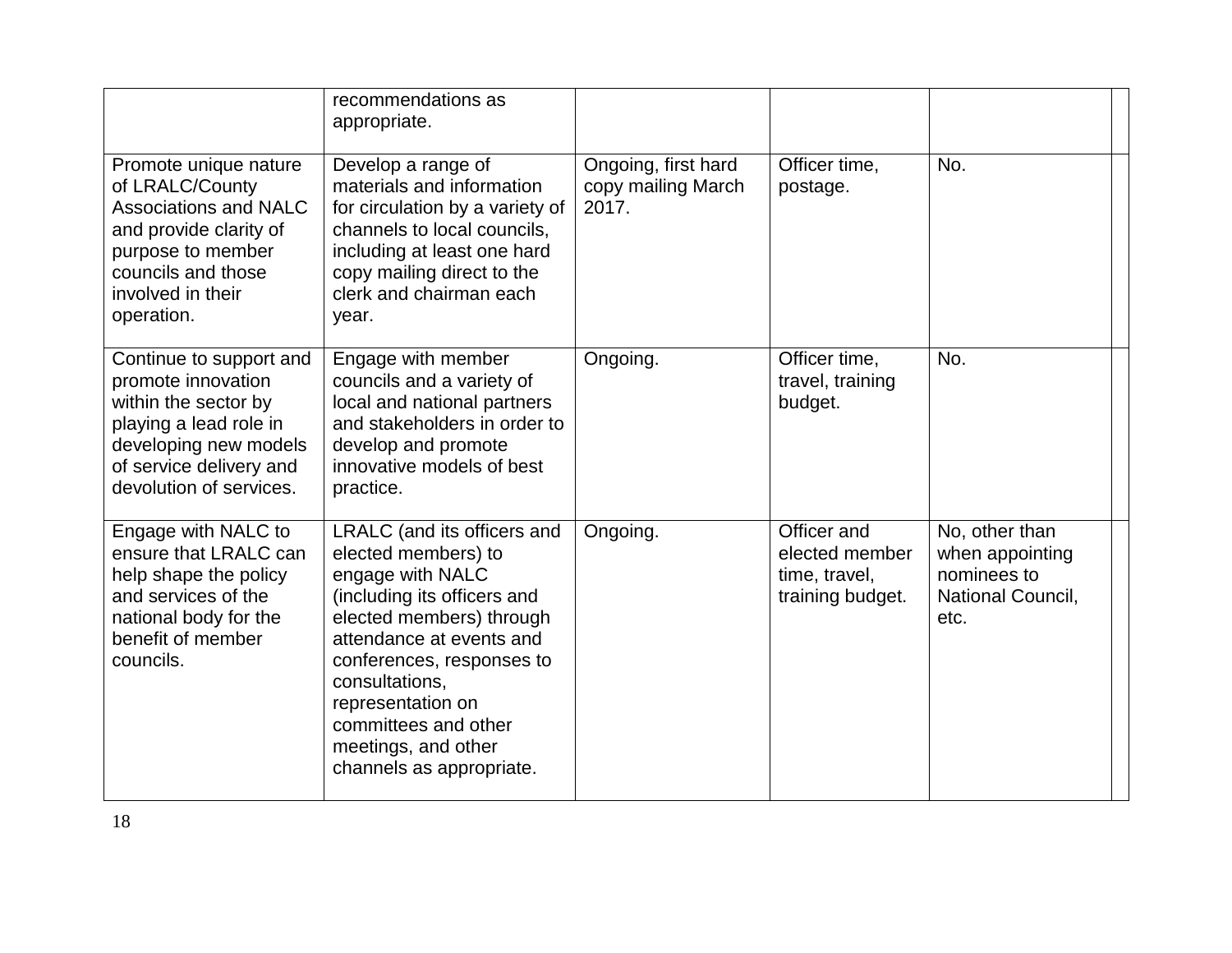| Seek to attract a diverse<br>range of individuals with<br>appropriate skills and<br>experience to be<br>considered for<br>appointment to the | Develop promotional and<br>job profile materials aimed<br>at encouraging potential<br><b>LRALC Executive/Board</b><br>members.          | Concurrently with the<br>review of LRALC<br>organisational<br>structures. | Officer and<br>elected member<br>time.                              | No. |
|----------------------------------------------------------------------------------------------------------------------------------------------|-----------------------------------------------------------------------------------------------------------------------------------------|---------------------------------------------------------------------------|---------------------------------------------------------------------|-----|
| <b>LRALC</b><br>Executive/Board.                                                                                                             | Consider the<br>implementation of an<br>interview process for<br>candidates wishing to be<br>considered for vacancies<br>and elections. | Concurrently with the<br>review of LRALC<br>organisational<br>structures. | Officer and<br>elected member<br>time.                              | No. |
| Encouraging and<br>recognising excellence<br>amongst member<br>councils.                                                                     | Promote and offer free<br>member council support<br>towards accreditation under<br>the national Local Council<br>Award Scheme (LCAS).   | Ongoing.                                                                  | Officer time and<br>travel (covered<br>by LCC contract<br>funding). | No. |
|                                                                                                                                              | Implement a "Council of the<br>Year" award to be chosen<br>annually by an LRALC<br>appointed panel.                                     | Annually (at<br>reinstated AGM or<br>similar event).                      | Officer and panel<br>time.                                          | No. |

#### **Strategic Theme – Partnerships**

**Priorities:** 

- **Strong and positive engagement with key partners and stakeholders on behalf of member councils;**
	- **Delivery of joint projects with appropriate partners;**
- **Development and fostering of strong networks and partnerships between parish councils and other bodies**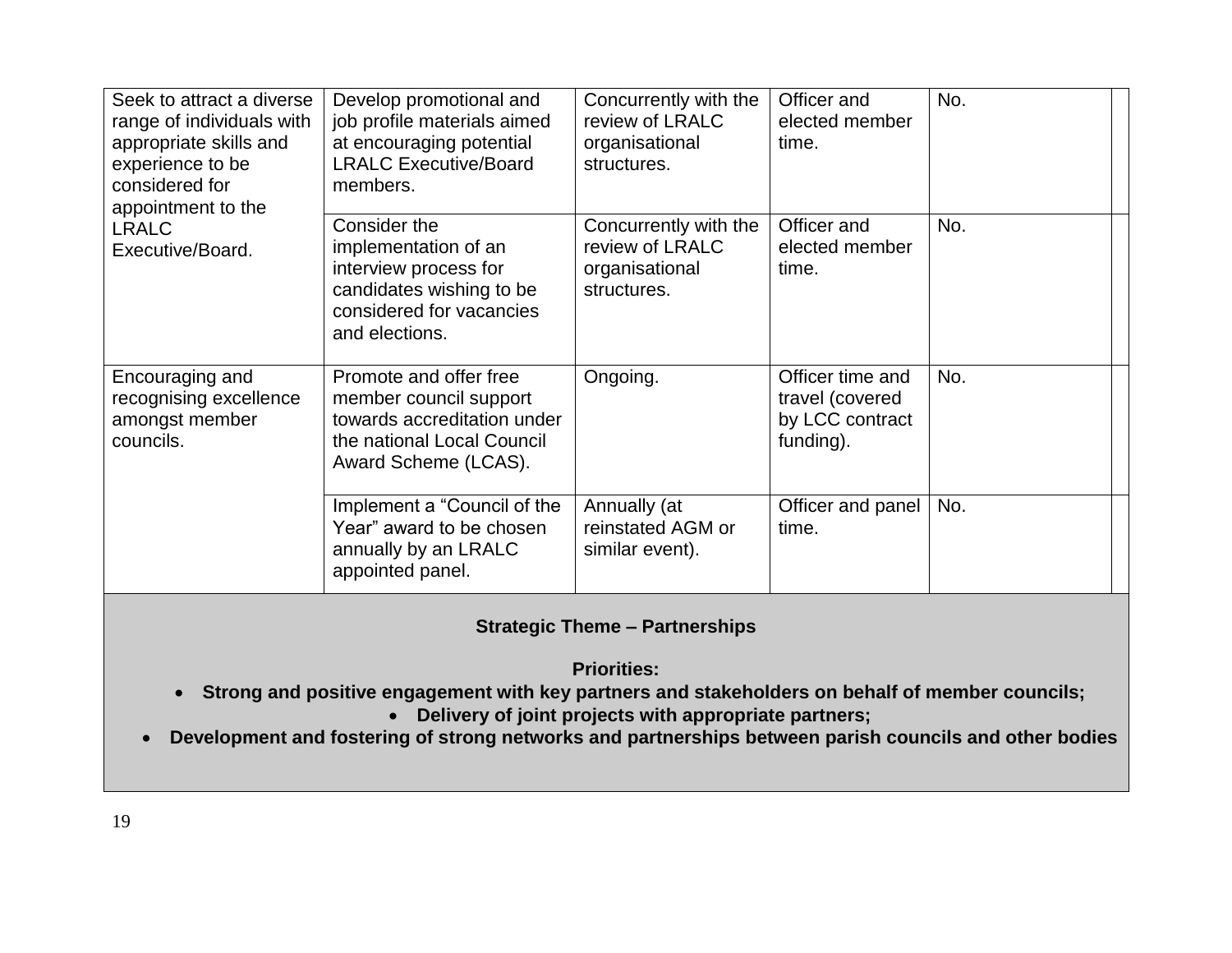| <b>What</b>                                                                                                                                                                                                     | <b>How</b>                                                                                                                                                                                                             | When                                                                                | <b>Resources</b>                   | <b>Executive</b><br><b>Decision?</b>     |  |
|-----------------------------------------------------------------------------------------------------------------------------------------------------------------------------------------------------------------|------------------------------------------------------------------------------------------------------------------------------------------------------------------------------------------------------------------------|-------------------------------------------------------------------------------------|------------------------------------|------------------------------------------|--|
| <b>Consider opportunities</b><br>presented by possible<br>partnership working with<br>the Local Governance<br><b>Research Unit at De</b><br><b>Montfort University</b><br>(DMU) on areas of<br>mutual interest. | Consider the development<br>of a pilot series of<br>"Councillor Masterclasses"<br>for selected Councillors<br>from member councils to be<br>delivered in partnership with<br>DMU.                                      | Summer 2017                                                                         | Officer time.                      | No.                                      |  |
|                                                                                                                                                                                                                 | Investigate the benefits of<br>offering placements to<br>relevant DMU students on<br><b>LRALC</b> projects and<br>activities.                                                                                          | December 2017.                                                                      | Officer time.                      | Yes.                                     |  |
| Continue to be an active<br>member of FEMALC<br>and other CALC<br>groupings, including<br><b>County Officer Forums</b><br>and NALC events.                                                                      | Where possible ensure<br>appropriate representation<br>at and input into key<br>regional and national CALC<br>meetings, working groups,<br>and other opportunities for<br><b>CALC/Chief Officer</b><br>representation. | Ongoing                                                                             | <b>Travel and</b><br>officer time. | Delegated authority<br>to Chief Officer. |  |
| Encourage and support<br><b>LRALC Executive</b><br>Committee members in<br>standing for NALC<br><b>National Council and</b><br>other NALC elected<br>positions.                                                 | Raise awareness of<br>opportunities amongst<br><b>Executive Committee</b><br>members and consider<br>candidates for NALC<br>positions through<br>nomination by Executive                                               | Annually at NALC<br><b>AGM</b> (local<br>consideration at<br><b>LRALC Executive</b> | <b>NALC</b> cover<br>travel costs. | Nomination by<br>Executive<br>Committee. |  |